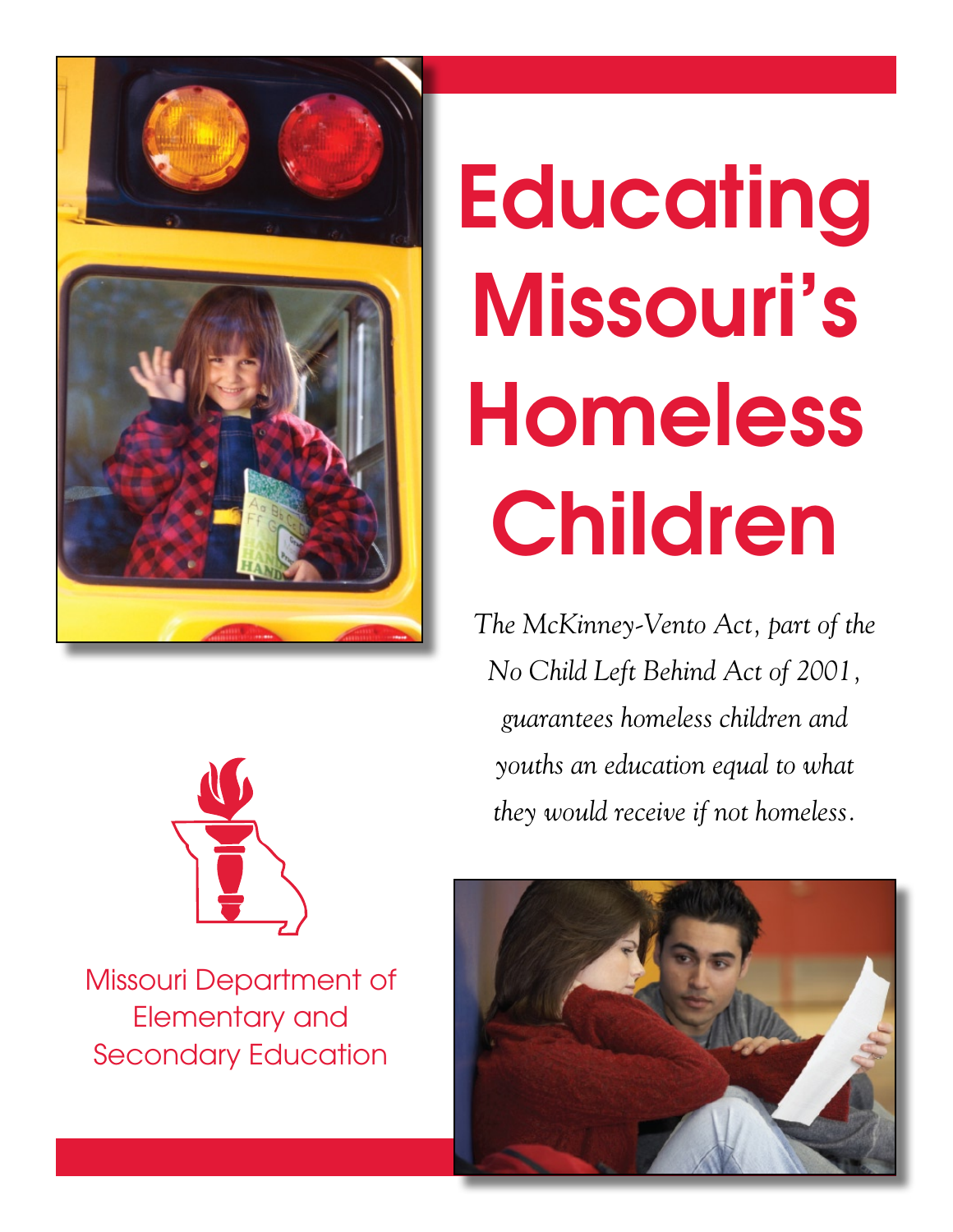*(Adapted from the McKinney-Vento Homeless Assistance Act of 2001 – Title X, Part C of the No Child Left Behind Act of 2001, Sec. 725)*

The term *homeless children and youths* –

- means individuals who lack a fixed, regular and adequate nighttime residence.
- includes:

1) children and youths who are sharing the housing of others due to a loss of housing, an economic hardship or a similar reason; are living in motels, hotels, trailer parks or campgrounds due to a lack of alternative accommodations; are living in emergency or transitional shelters; are abandoned in hospitals; or are awaiting foster-care placement.

2) children and youths who have a primary nighttime residence that is a public or private place not designed for, or ordinarily used as, regular sleeping accommodations for human beings.

3) children and youths who are living in cars, parks, public spaces, abandoned buildings, substandard housing, bus or train stations, or similar settings.

4) migratory children who qualify as homeless for the purposes of this definition because the children are living in circumstances described in clauses 1 through 3.

If the residence is not fixed, regular and adequate, it is considered a homeless situation.

Under the McKinney-Vento Act, children in homeless situations have:

- the right to immediate enrollment in school even if they lack the paperwork normally required for enrollment.
- the right to attend school at their school of origin (if feasible and requested by the parent) or at the school in the attendance area where the family or youth is currently residing.
- the right to receive transportation to the school of origin if requested by the parent.
- the right to services comparable to those received by housed schoolmates including transportation and supplemental educational services.
- the right to attend school along with children not experiencing homelessness. Segregation based on a student's status as homeless is strictly prohibited.
- the right to have their rights posted in all schools and in other places in the community.

## **Homeless Coordinator**

In accordance with the No Child Left Behind (NCLB) Act of 2001, every school district must designate a board-approved homeless coordinator. Homeless coordinators shall ensure that:

- homeless children and youths are identified by school personnel and through coordination activities with other entities and agencies.
- homeless children and youths enroll in, and have a full and equal opportunity to succeed in, schools of that local educational agency.
- homeless families, children and youths receive educational services for which they are eligible, including Head Start and Even Start programs and preschool programs administered by the local educational agency, as well as referrals to health-care services, dental services, mental health services and other appropriate services.
- parents or guardians of homeless children and youths are informed of the educational and related opportunities available to their children and are provided with meaningful ways to participate in the education of their children.

**Educational Rights**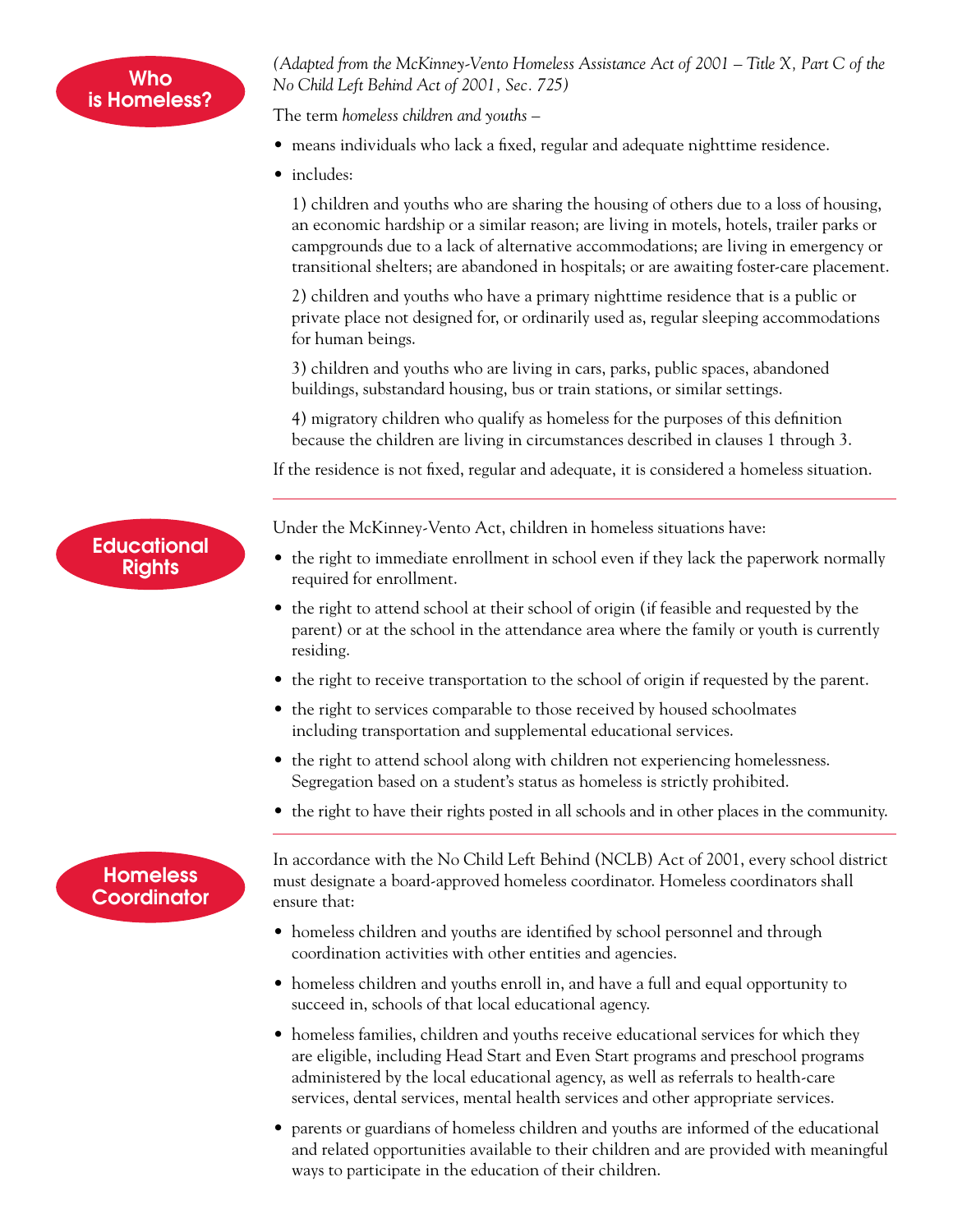- public notices of the educational rights of homeless children and youths are disseminated where such children and youths receive services under this act (schools, family shelters, soup kitchens and other appropriate places).
- enrollment disputes are mediated in accordance with all guidelines set forth in the act.
- parents or guardians of homeless children or youths, and any unaccompanied youths, are fully informed of all transportation services (including transportation to the school of origin) as described in the act, and are assisted in accessing transportation to the school that is selected in accordance with the act.

The McKinney-Vento Act requires that a child or youth experiencing homelessness attend the school that is in his or her best interest. There are two choices of schools for students in homeless situations – the school of origin and the school of residency. The school of origin is the school the child attended when permanently housed or the school in which the child was last enrolled. The school of residency is the school that serves the area where the child or youth is currently physically dwelling. For example, this could include the school that serves the community where a homeless shelter is located or where a child or youth is doubling-up with friends or relatives.

When determining the school of best interest, a homeless child or youth should, to the extent feasible, remain in the school of origin unless doing so is contrary to the wishes of the parent or guardian (or the wishes of the unaccompanied youth). If a school district believes it is in a child's or youth's best interest to enroll in a school other than the school of origin or the school of choice, the district must provide a written explanation of its decision to the parent, guardian or unaccompanied youth along with a statement regarding the right to appeal the placement decision.

The McKinney-Vento Act requires the immediate enrollment of homeless children and youths even if a child or youth is unable to produce the records normally required for enrollment, such as previous academic records, immunization and medical records, proof of residency, birth certificates, or other documentation. Upon enrollment, it is the responsibility of the school district's homeless coordinator to ensure that documentation normally required for enrollment is gathered and submitted in a timely manner.

School districts must provide transportation for homeless children and youths to the school of best interest. When two school districts are involved (the school of residency and school of origin), the cost of transporting a student who is homeless is shared equally between the districts.

School districts must provide transportation to students in homeless situations during the resolution of any pending disputes. While disputes over enrollment, school placement or transportation arrangements are being resolved, a student must be transported to the parents' or unaccompanied youth's school of choice.

Factors for school selection include:

- special needs for the homeless child.
- continuity of instruction.
- length of stay in the homeless family's new location.
- distance and time needed to transport the child to and from school.

#### School of Best Interest

## **Enrollment**

## **Transportation**

### Factors for **Selection**